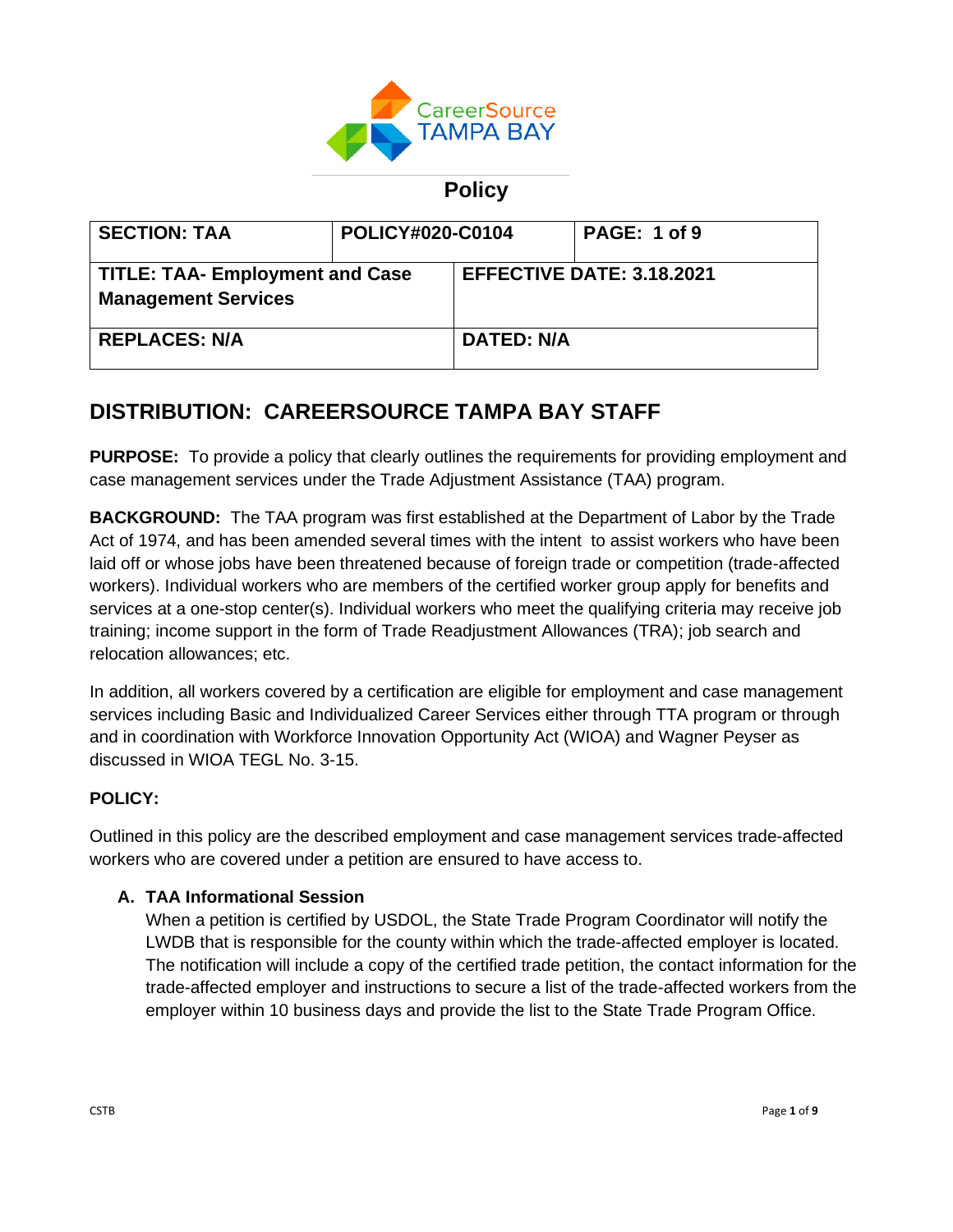Upon receipt of this notification, CSTB must coordinate with the employer to offer the tradeaffected workers the opportunity to attend a TAA informational session conducted by CSTB's Local TAA Coordinator.

The informational session will review the benefits and services offered by the TAA program. When twenty (20) or more trade-affected workers are covered under a certified petition, then the TAA Coordinator must coordinate with the employer to afford the workers the option to attend the informational session at the employer's location or the career center nearest to the employer's location. Once the information session has been scheduled, the TAA Coordinator must provide the date(s), time(s) and location(s) of all group TAA information sessions to the State Trade Program Office by emailing [TAA@deo.myflorida.com.](mailto:TAA@deo.myflorida.com) If a trade-affected worker(s) is unable to attend, or for groups fewer than twenty (20) trade-affected workers, the opportunity to schedule an individual session with the TAA Coordinator must be afforded.

Trade- affected workers who reside in a different geographic location within the work site location of the trade-affected employer may choose to receive services from the LWDB of their choice, regardless of geographical location with regards to residence. The trade-affected worker may be referred to a closer location for the worker's convenience but cannot be refused services if the worker declines to use another LWDB.

#### **B. TAA Eligibility Review**

The TAA Coordinator must schedule a one-on-one, in-person meeting with each tradeaffected worker who is interested in receiving services following the informational session. This meeting is allowed to be conducted immediately following the informational session if time permits. The TAA Coordinator is encouraged to have all trade-affected workers who are interested in receiving services complete an Employ Florida registration prior to the meeting. During the initial meeting, the TAA Coordinator must verify that the worker's name is recorded on the affected workers list provided by the employer or the State Trade Program Coordinator. Once eligibility is verified, the TAA Coordinator must create a Wagner-Peyser program application, followed by a TAA program application in Employ Florida for the trade-affected worker.

If a trade-affected worker's name is not present on the affected workers list, the TAA Coordinator must contact the employer to determine the individual's eligibility. If the employer is unable to be contacted, the TAA Coordinator must coordinate with the State Trade Program Office to determine the trade-affected worker's eligibility. If the individual is determined to be trade-affected, the TAA Coordinator must update the affected workers list and notify the State Trade Program Coordinator. If the individual is determined ineligible for TAA services, the TAA Coordinator must ensure the appropriate Wagner-Peyser services to assist the individual with securing employment are provided.

#### **C. Initial TAA Program Participation**

Once the TAA application has been created and the trade-affected worker has been identified as eligible to apply for the TAA services and benefits, the TAA Coordinator must assist the trade-affected worker with completing the Request for Determination of Entitlement to Trade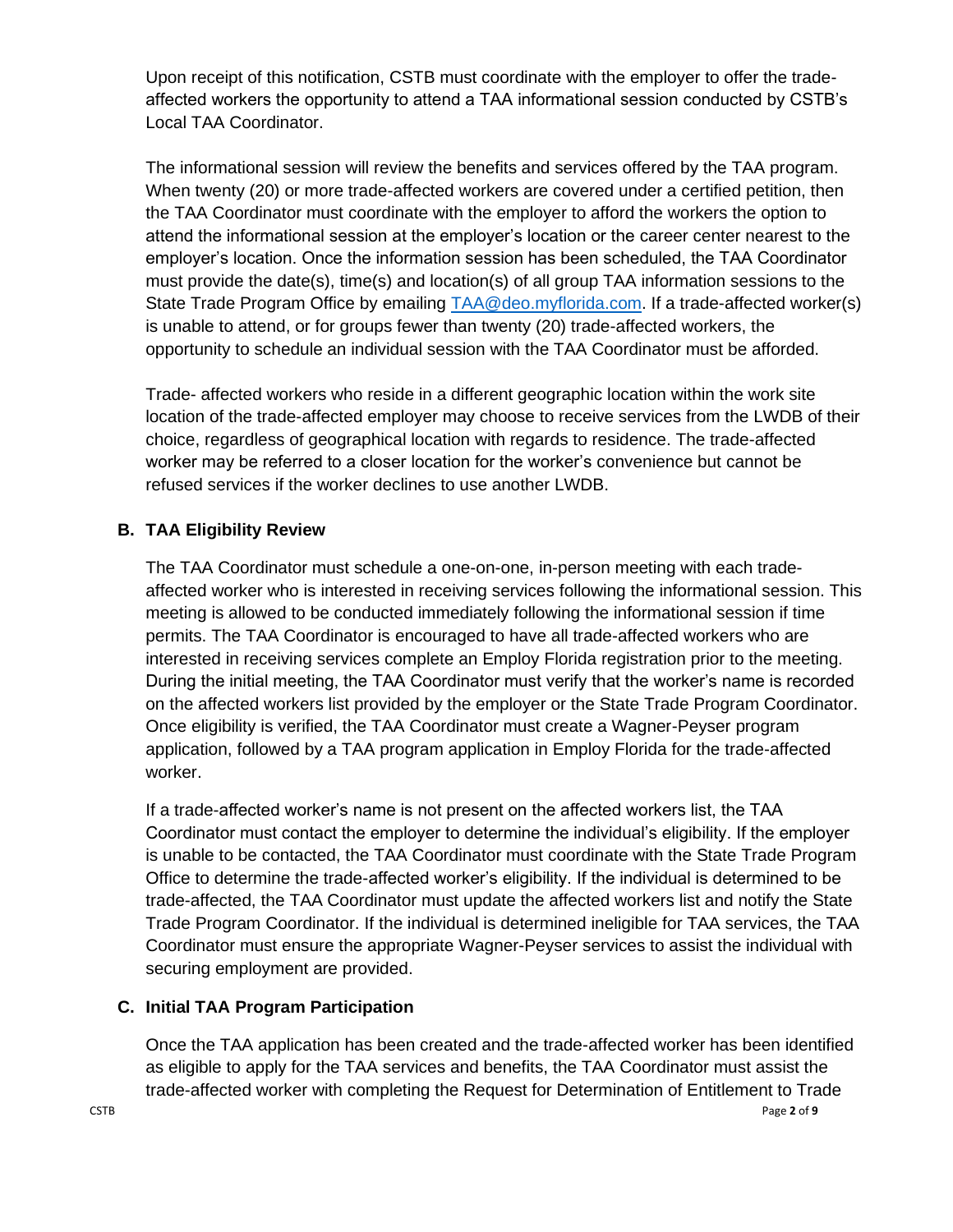Readjustment Allowance (TRA) form (TRA ETA 855) and the acknowledgment of TRA Eligibility Deadlines form (TRA 345). The TAA Coordinator must upload the completed forms to the trade-affected worker's Employ Florida Staff Document folder.

The TAA Coordinator must contact the State Trade Program Office at

[TRA@deo.myflorida.com](mailto:TRA@deo.myflorida.com) to provide notification that the trade-affected worker's information is available in Employ Florida and ready for review. The State Trade Program Office will review the worker's request form and issue a determination for TRA benefits. Once completed, a Employ Florida service code TR0 (Eligibility Review "Local TAA Coordinator Use") must be recorded under the worker's TAA program application. This service code reflects the initial eligibility activity that will establish the individual's participation in the TAA program. The TR0 service code must be entered in accordance with [DEO Memorandum: Trade Adjustment](http://floridajobs.org/docs/default-source/lwdb-resources/policy-and-guidance/memos/2019-memoranda/memo_taa-ta1andtr0-employflsvccodechanges.pdf?sfvrsn=6)  [Assistance TR0 and TA1 Employ Florida Service Code Changes.](http://floridajobs.org/docs/default-source/lwdb-resources/policy-and-guidance/memos/2019-memoranda/memo_taa-ta1andtr0-employflsvccodechanges.pdf?sfvrsn=6)

# **D. Employment and Case Management Services**

CSTB is required to ensure the following employment and case management services are available to all TAA participants (outlined in Section 235 of the Trade Act of 1974 and as amended by the TAARA of 2015):

- Comprehensive assessments
- Specialized assessments
- Provision of labor market information
- Individual career counseling
- Development of an Individual Employment Plan (IEP)
- Information on available training and financial aid
- Short term pre-vocational services
- Information relating to the availability of supportive services

The purpose of these services is to provide the necessary information and support throughout their participation in the TAA program for obtaining suitable employment. Case management services assist TAA participants by establishing goals to overcome barriers to employment; providing guidance through occupational training to overcome a skill deficiency or increase participant marketability; and by establishing a plan to increase wages for those participants that have secured employment at a lesser wage than his/her trade-affected employment and will receive wage subsidies through the Reemployment Trade Adjustment Assistance (RTAA) program.

The TAA Coordinator must document employment and case management services in the participant's Employ Florida TAA program application by recording the service code and corresponding case note which corresponds to the service provided, as follows:

| <b>Service Code</b> | <b>Service Code Description</b>      |
|---------------------|--------------------------------------|
| T01                 | <b>TAA- Comprehensive Assessment</b> |
| T02                 | <b>TAA- Specialized Assessment</b>   |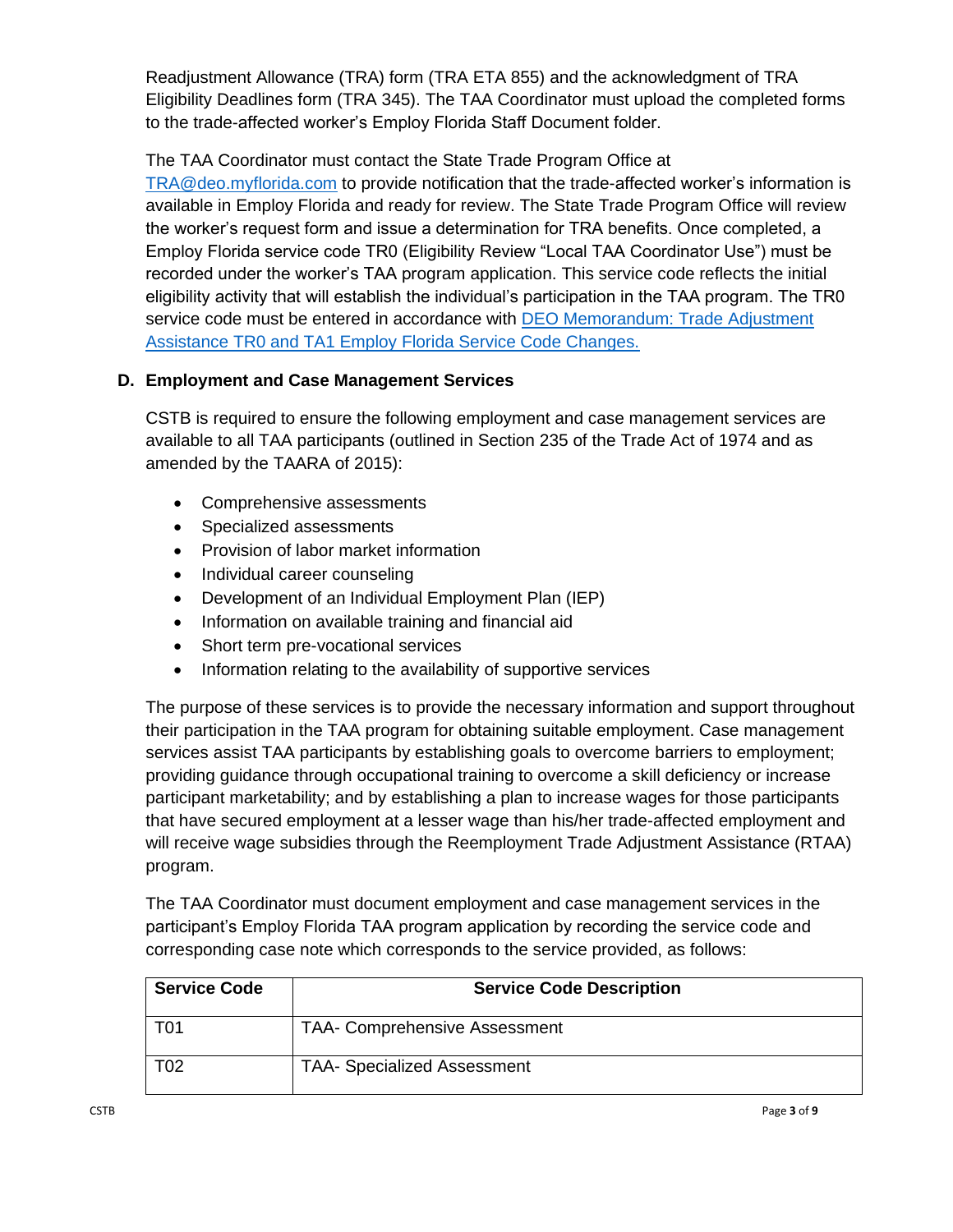| T <sub>03</sub> | <b>TAA- Provision of Labor Market Information</b> |
|-----------------|---------------------------------------------------|
| <b>T04</b>      | <b>TAA- Individual Career Counseling</b>          |
| T <sub>05</sub> | TAA- Individual Employment Plan (IEP)             |
| T <sub>06</sub> | TAA- Provision of Training Information            |
| <b>T07</b>      | TAA- Provision of Supportive Service Information  |
| <b>T08</b>      | <b>TAA- Short-term Prevocational Services</b>     |
| T <sub>09</sub> | <b>TAA- Follow-up Services</b>                    |

There may be additional services provided, however the services indicated in the table above, except for follow-up services, are required for all trade-affected workers who are interested in participating in TAA-funded training.

# **1. Comprehensive Assessment**

Each TAA participant must be provided a comprehensive assessment to determine the appropriate service level and path to obtain suitable employment. The comprehensive assessment is performed using in-depth interviewing and evaluation to identify barriers and appropriate employment goals. Also, this assessment must determine if the TAA participant is job ready or will require training to gain the necessary work skills to become reemployed.

The comprehensive assessment serves as the foundation and justification for all TAA participants receiving TAA-funded training services and should guide the development of the IEP. The assessment must include a detailed examination of the TAA participant's qualifications, skills and capabilities and explore any relevant barriers that may hinder the participant's ability to secure suitable employment. This examination may include, but is not limited to, a review of the TAA participant's:

- a. Educational background
- b. Employment history
- c. Financial situation
- d. Emotional and physical health (including disabilities)
- e. Attitude towards work
- f. Motivation
- g. Supportive service needs

The comprehensive assessment can be created using the Employ Florida Objective Assessment Summary or a locally developed assessment tool. The comprehensive assessment must be recorded in Employ Florida using service code T01 (TAA-Comprehensive Assessment) and include the corresponding required documentation/ case note.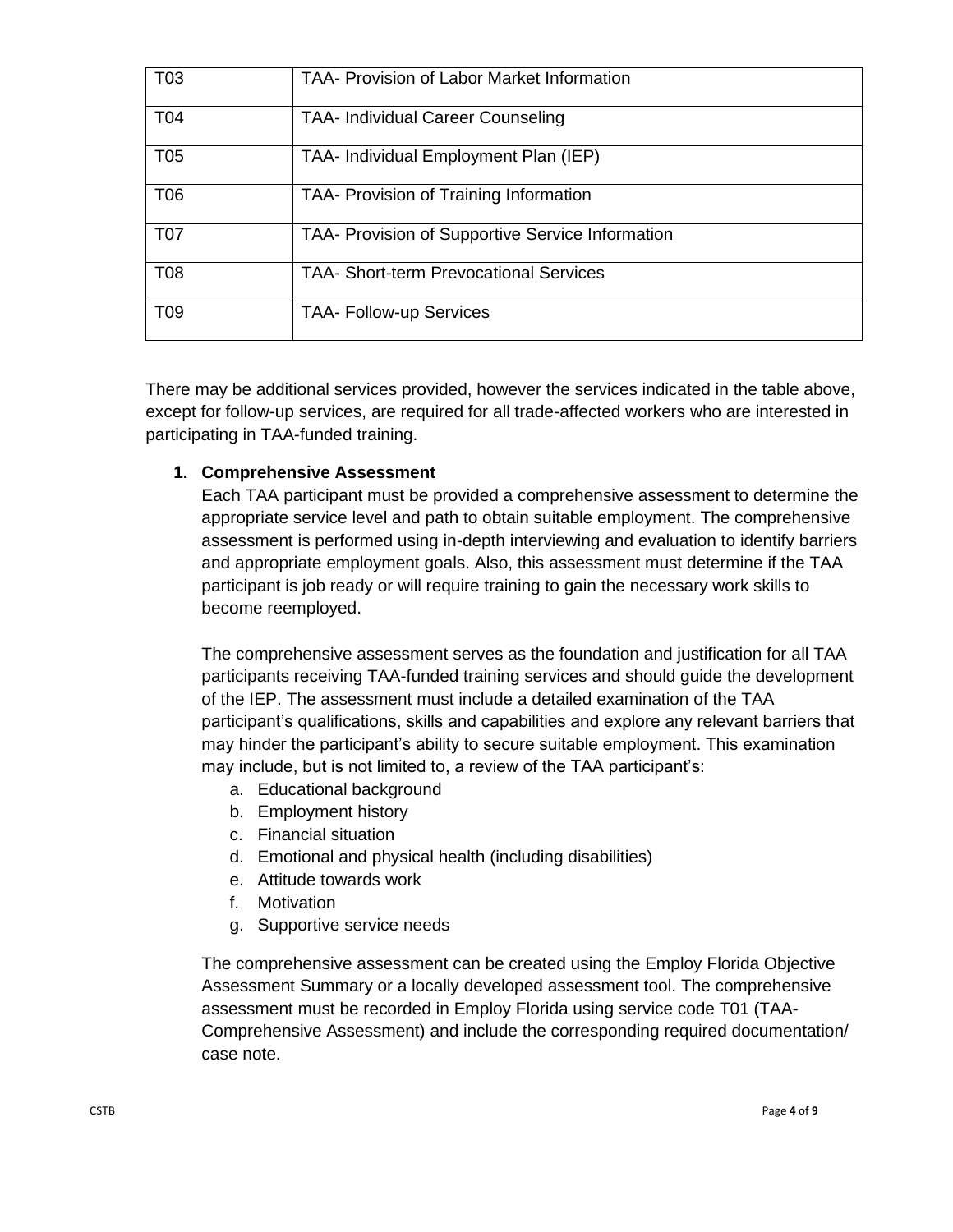Information about TAA participant health issues, if any, and sensitive/personal and confidential information must not be documented in Employ Florida nor stored in the participant's electronic or hard-copy case file.

When determination is made that a TAA participant has no barriers to employment, possesses marketable employment skills and suitable employment is available, he/she must be provided the appropriate Wagner-Peyser services, to include service 114 (Staff-Assisted Job Search), to facilitate the TAA participant obtaining employment as soon as possible.

When the TAA participant has barriers to employment, lacks the required skills to obtain suitable employment, and/or suitable employment is not available, the TAA Coordinator should ensure the information in the comprehensive assessment is addressed in the participant's IEP.

Note: If a comprehensive or initial assessment has already been completed by a CSTB staff member through a partner program, the TAA Coordinator may use the results from that assessment. The TAA Coordinator must administer any missing elements, if any, and document the results in a case note.

#### **2. Specialized Assessments**

Specialized assessments help establish a TAA participant's skill levels and service needs. The TAA Coordinator may use a multi-faceted approach to the specialized assessment process by using the following assessment tools and techniques: interest inventories, aptitude and skill tests, career guidance instruments and basic skill tests. Specialized assessments may include, but are not limited to, a review of the following:

- a. Basic literacy in math, reading, or writing
- b. Occupational skill levels
- c. Transferable skills
- d. Interests and aptitude
- e. English language proficiency

The outcome of these assessments must be recorded in Employ Florida using service code T02 (TAA- Specialized Assessment) and include a corresponding case note.

These services may be provided through the Workforce Innovation and Opportunity Act (WIOA) program, which will require the TAA Coordinator to assist the participant with scheduling the assessment(s). When referring a TAA participant to WIOA for specialized assessments, this service must be recorded by the TAA Coordinator in Employ Florida using service code 211 (Referral to WIOA Assessment (TABE/CASAS testing)).

# **3. Labor Market Information (LMI)**

LMI must be used by the TAA Coordinator when assisting TAA participants in selecting appropriate occupational skills training and/or developing an IEP. LMI service involves the provision of workforce and labor market employment statistical information, including the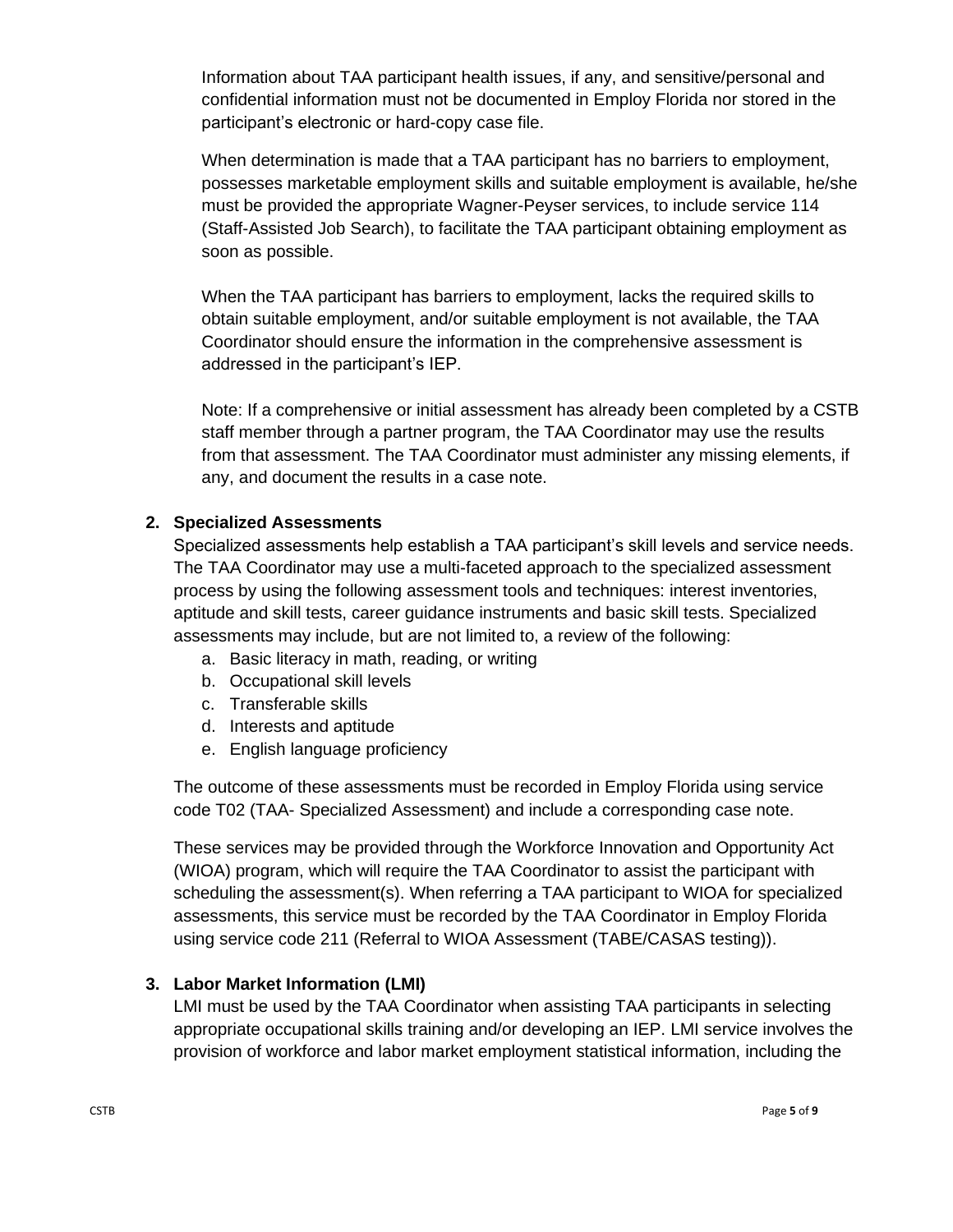delivery of accurate information relating to local, regional, and national labor market areas, such as:

- a. Job vacancy listings
- b. Information on job skills necessary to obtain listed jobs
- c. Information relating to local high-demand occupations and the earnings, skill requirements, and opportunities for advancement in those jobs

The provision of this service must be recorded in Employ Florida using service code T03 (TAA- Provision of Labor Market Information) and include a corresponding case note.

# **4. Individual Career Counseling**

Individual career counseling must be provided by the TAA Coordinator following the comprehensive assessment to assist in making informed educational, training and occupational choices and may include the following:

- a. Assisting in developing a participant's knowledge of educational and occupational opportunities, and/or the steps involved in career planning.
- b. Assisting in developing career goals by using sound information including appropriate assessments and career explorations that focus on the talents, knowledge, transferable skills, interests, values, and aptitudes of the participant.
- c. Interpreting the local job market(s) and providing the steps necessary for the TAA participant to obtain and retain suitable employment in an occupation of the participant's interest.
- d. Providing specific information about job duties, working conditions, and hiring requirements of occupational areas of interest.
- e. Helping a participant explore and select occupational skills training opportunities.

This service must be recorded in Employ Florida using T04 (TAA-Individual Career Counseling) and include a corresponding case note.

# **5. Individual Employment Plan (IEP)**

The IEP is a negotiated agreement between the TAA participant and the TAA program that outlines in detail what the participant will do in return to suitable employment and what the TAA program will do to support the participants efforts. The IEP must include a clear employment goal, outline the steps necessary (objectives) to achieve the goal, disclose any barriers that may prohibit the participant from achieving the goal and the supportive services and steps necessary (objectives) to overcome any barriers.

The IEP must be recorded for TAA participants who require assistance in overcoming employment barriers in order to return to suitable employment, lack the skills necessary to secure suitable employment in the existing labor market and will be entering TAAapproved training, or secured employment at a lesser wage than their trade-affected employment and will receive wage subsidies through the Reemployment Trade Adjustment Assistance (RTAA) program.

#### **a. Developing the IEP**

IEPs are created using the Employ Florida IEP/ Service Strategy wizard. The IEP must be signed by the participant and retained in the participant's file. If the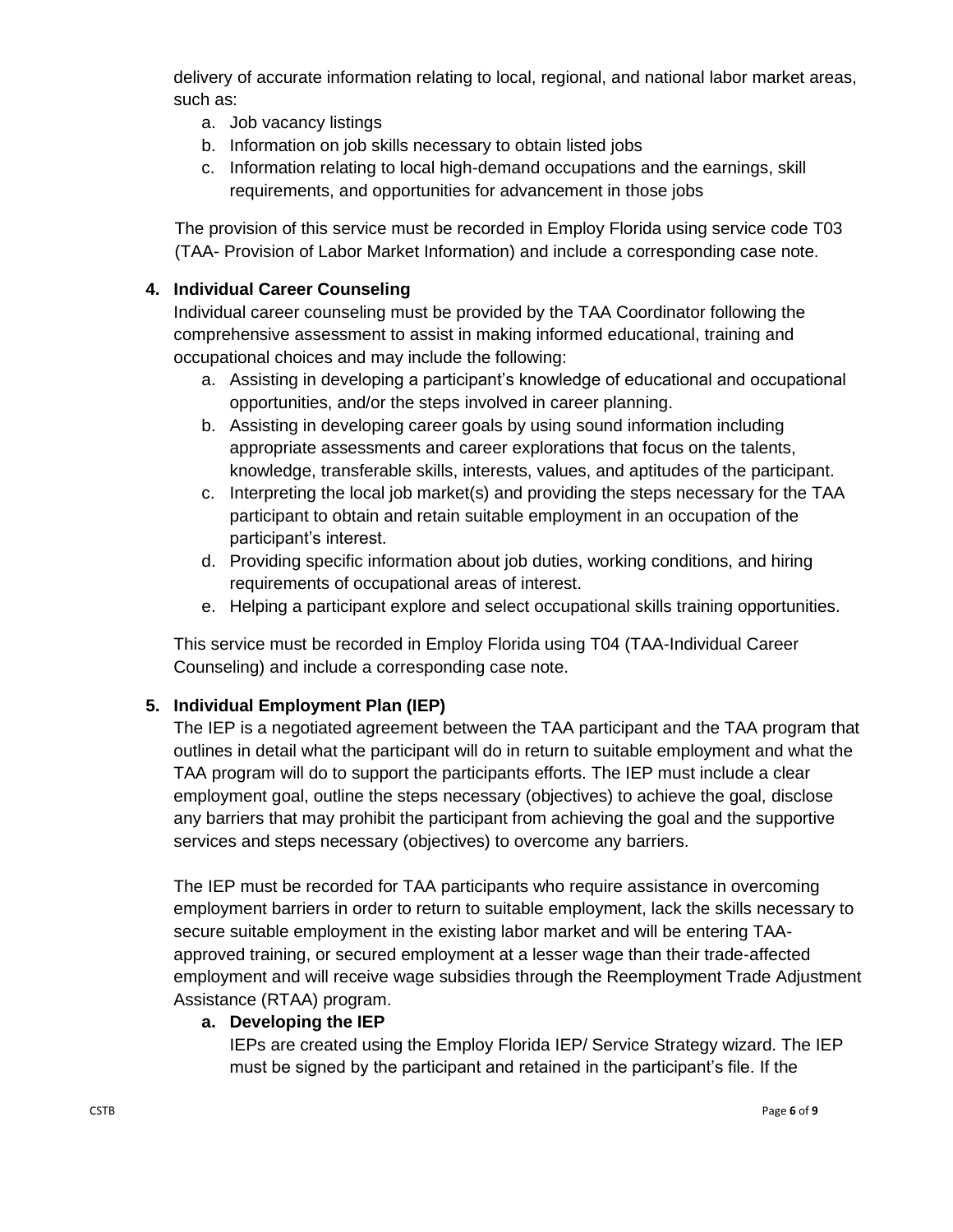participant is going to receive TAA-funded training, the IEP must be completed prior to the date of the first date of training or waiver of training requirement.

#### **b. Establishing Goals and Objectives**

Each IEP should have one employment goal that drives the plan. The description of the employment goal should be written in a manner that is concise and applicable. The term of a goal can be identified as long term (12+ months), intermediate (3-12 months), or short-term (0-3 months).

The objectives of the IEP breakdown the larger goal into comprehensive steps required to reach the goal. Effective objectives will include dates for achievement and identify an individual responsible for completing the objective. Consequential review dates should be connected to the objectives outlined within the IEP to ensure satisfactory progress.

#### **c. Reviewing the IEP**

The IEP must be treated as a living document and reviewed on a regular basis (at least every 60 days) with the participant by the TAA Coordinator. The IEP must be amended when additional needs are identified, or objectives are achieved. When new objectives are added, the IEP should be reviewed and signed by the TAA participant and accompanied by a case note and service code T05 (TAA-Individual Employment Plan (IEP)).

#### **6. Provision of Training Information**

If the results of the comprehensive assessment reveal that the TAA participant requires training, and the participant is interested in training, the TAA Coordinator must provide individual counseling to determine suitable training, offer information on available training programs, and provide guidance on how to apply for such training.

The TAA Coordinator must provide the TAA participant information on how to apply for financial aid, which includes informing the participant that he/she may request the training institution's financial aid administrator to use the administrators' discretion under Section 479A of the Highest Education Act of 1965 (20U.S.C. 1087tt) to use current year income data, rather than preceding year income data, for determining the amount of need for federal financial assistance.

The provision of training information must be recorded in EF with a case note and using service code T06 (TAA-Provision of Training Information).

#### **7. Supportive Service Information**

TAA participants must be provided with information relating to the availability of supportive services from the TAA Coordinator, which includes services related to childcare, travel assistance, dependent care, housing assistance, and needs-related payments that are necessary to enable the participant to successfully participate in TAA-funded training.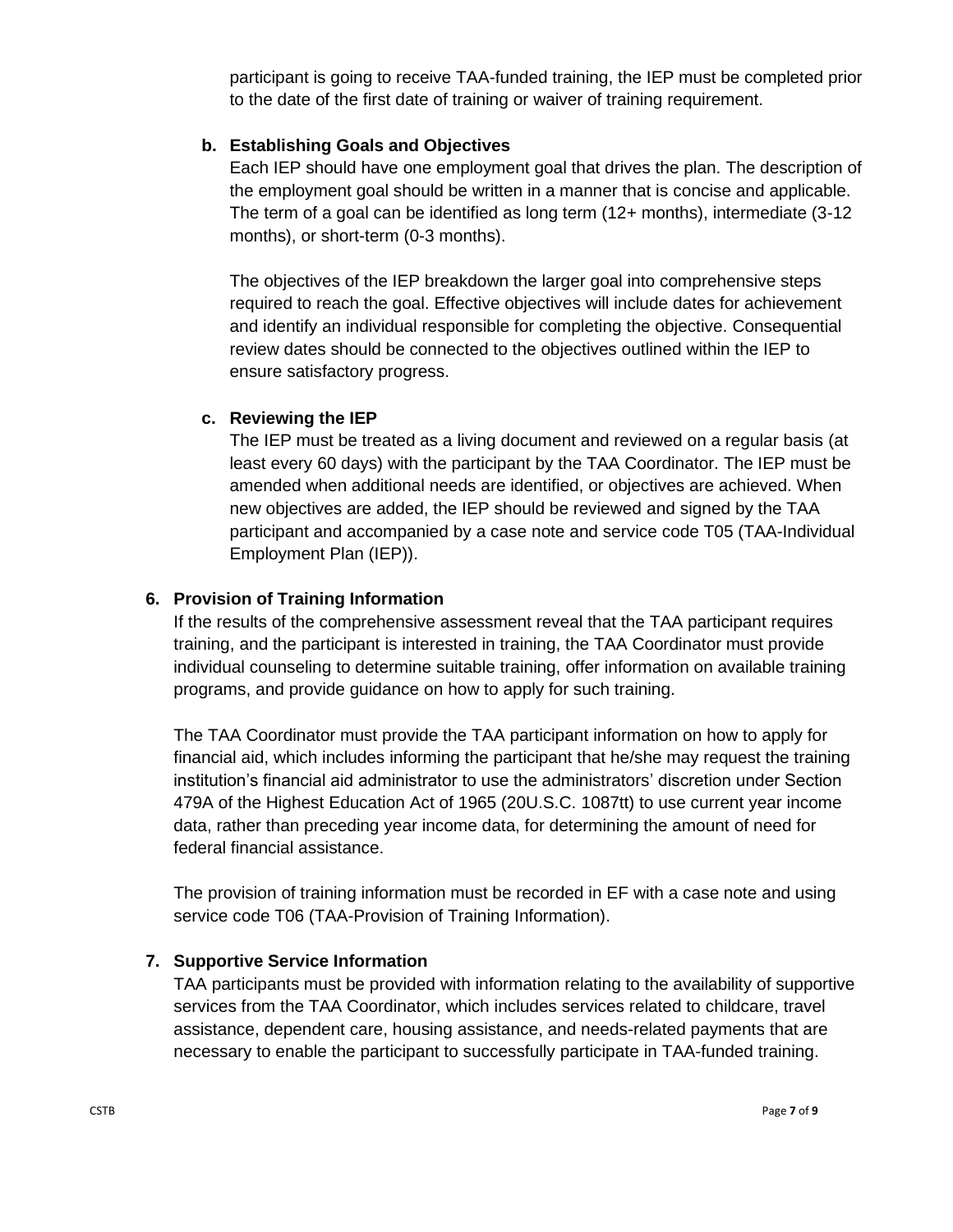The provision of supportive service information must be recorded in EF with a case note and using service code T07(TAA-Provision of Supportive Service Information).

#### **8. Short-term Prevocational Services**

Short-term prevocational services must be provided by the TAA Coordinator to help tradeaffected workers attain employment or successfully participate in training, which can include providing counseling on workplace expectations, professional conduct and personal maintenance, when appropriate. Short-term prevocational skills include communication and interviewing skills, punctuality, study skills, professional conduct, and basic computer literacy and competencies.

The provision of short-term prevocational services must be recorded in EF with a case note and using service code T08 (TAA-Short-term Prevocational Services).

#### **9. Follow-up Services**

TAA Coordinators must maintain consistent communication by following up with TAA participants to ensure the successful completion of objectives in the IEP. Follow-up services include the following, but are not limited to:

- Discussing the status of objectives with the participant,
- Securing documentation for reimbursement of travel costs while in training, and
- Reviewing training benchmarks.

The provision of follow-up services must be recorded in EF with a case note and using service code T09 (TAA-Follow-up Services).

# **E. State and Local Monitoring**

CSTB conducts programmatic monitoring throughout the Program (PY) by our internal Program Monitors under the direction of the Special Projects Manager. CSTB establishes an Annual Quality Check Programmatic Monitoring plan that outlines the schedule for internal programmatic monitoring. We utilize the established DEO Programmatic Monitoring Tools as a baseline to conduct our reviews.

#### **REFERENCES:**

- CareerSource Florida Administrative Policy #108 Employment and Case Management Services: [http://www.floridajobs.org/docs/default-source/lwdb-resources/policy-and](http://www.floridajobs.org/docs/default-source/lwdb-resources/policy-and-guidance/guidance-papers/2020-guidance-papers/adminpolicy108_taa-employment-andcasemgmtsvcs---final.pdf?sfvrsn=634a49b0_2)[guidance/guidance-papers/2020-guidance-papers/adminpolicy108\\_taa-employment](http://www.floridajobs.org/docs/default-source/lwdb-resources/policy-and-guidance/guidance-papers/2020-guidance-papers/adminpolicy108_taa-employment-andcasemgmtsvcs---final.pdf?sfvrsn=634a49b0_2)[andcasemgmtsvcs---final.pdf?sfvrsn=634a49b0\\_2](http://www.floridajobs.org/docs/default-source/lwdb-resources/policy-and-guidance/guidance-papers/2020-guidance-papers/adminpolicy108_taa-employment-andcasemgmtsvcs---final.pdf?sfvrsn=634a49b0_2)
- Trade Adjustment Assistance Act of 1974, as amended: <https://www.dol.gov/sites/dolgov/files/ETA/tradeact/pdfs/amd2002.pdf>
- Higher Education Act of 1965 (20 U.S.C. 1087tt): [https://www.govinfo.gov/app/details/USCODE-2011-title20/USCODE-2011-title20-chap28](https://www.govinfo.gov/app/details/USCODE-2011-title20/USCODE-2011-title20-chap28-subchapIV-partE-sec1087tt) [subchapIV-partE-sec1087tt](https://www.govinfo.gov/app/details/USCODE-2011-title20/USCODE-2011-title20-chap28-subchapIV-partE-sec1087tt)
- Trade Adjustment Assistance Reauthorization Act (TAARA) of 2015: <https://www.dol.gov/agencies/eta/tradeact/benefits/2015-amendments>
- TEGL 05-15 Operating Instructions for Implementing the Amendments to the Trade Act of 1974 Enacted by the TAARA of 2015: [https://wdr.doleta.gov/directives/attach/TEGL/TEGL\\_05-](https://wdr.doleta.gov/directives/attach/TEGL/TEGL_05-15_Acc.pdf) [15\\_Acc.pdf](https://wdr.doleta.gov/directives/attach/TEGL/TEGL_05-15_Acc.pdf)